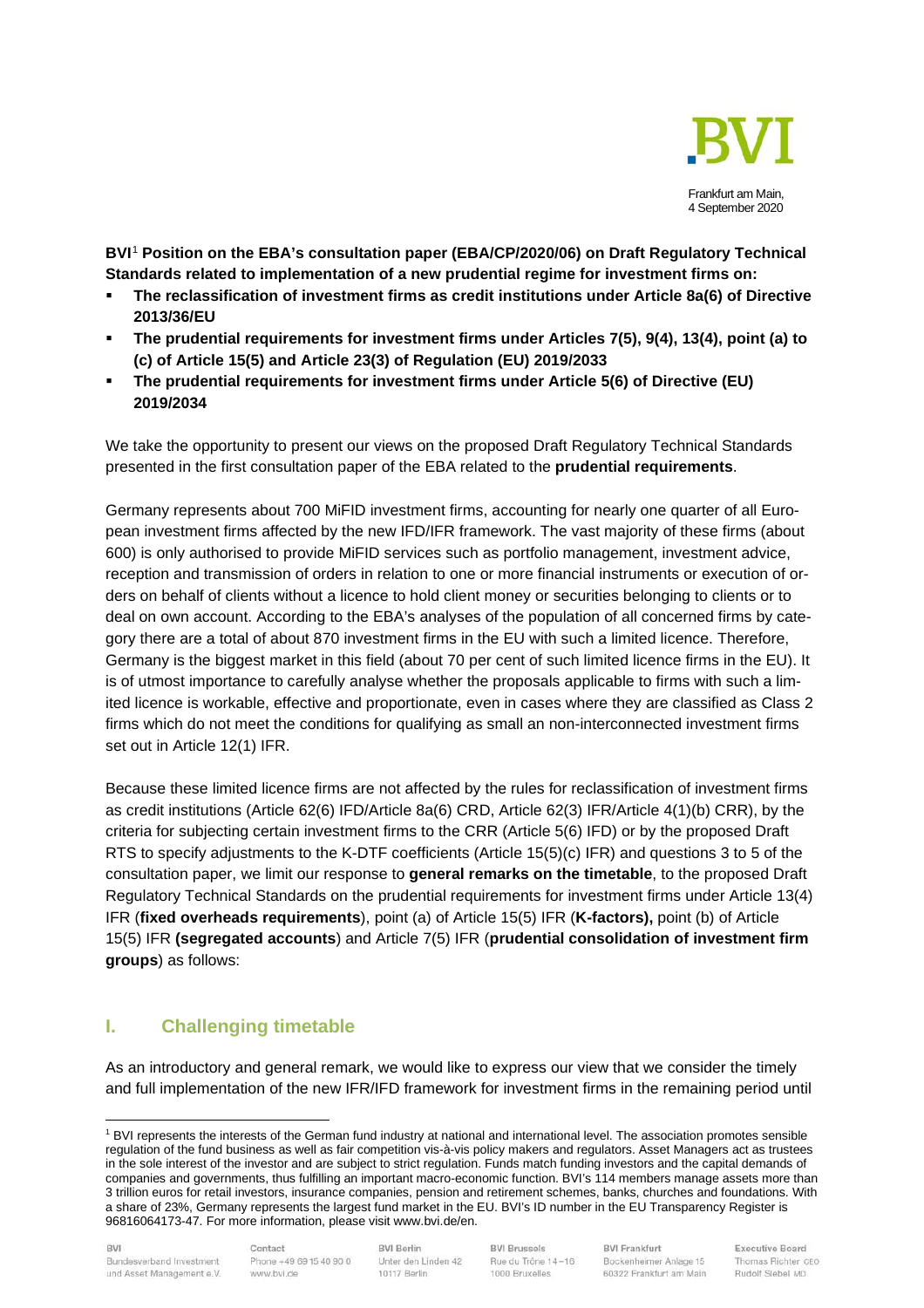

26 June 2021 to be extremely challenging. In early June 2020 and with some weeks of delay EBA published a roadmap for the high number of the Level 2 measures needed, accompanied by a first round of four consultation papers laying out proposals for extensive RTS and ITS on prudential supervision, supervisory reporting, disclosure, remuneration and other areas. We certainly understand the delay in the publication in light of the COVID-19 crisis. The German financial industry is just as affected by the additional regulatory challenges that derive from the crisis.

This is why we have approached the European Commission end of June and asked for a postponement of the application date of the IFD/IFR framework and the Level 2 measures. The European Commission saw – as of today – no need to comply with this request. Although we acknowledge that the EBA has no mandate to postpone the applicability of the new IFD/IFR framework (incl. the Level 2 measures) and related CRD/CRR amendments, we kindly ask you to continue monitoring the market developments and, together with the European Commission, remain open and supportive given the challenging implementation tasks ahead for the European asset management industry as a whole.

# **II. Draft RTS to specify the calculation of the fixed overheads requirement and to define the notion of a material change (Article 13(4) of the IFR)**

### **1. Specifying the calculation of the fixed overheads requirements (FOR)**

We are supportive of the proposed 'subtraction approach' as outlined under Article 13(4) IFR with a non-exhaustive list of 'items for deduction', and **we agree with the legislator's view expressed in Article 13(4) IFR that this approach requires further clarification on the definition of fixed overheads** based on experience in the application of the existing rules under the Delegated Regulation (EU) 241/2014 amended by the Delegated Regulation (EU) 2015/488 currently applying for investment firms. **Therefore, we very welcome the Draft RTS to specify the calculation of the fixed overheads requirements (FOR) and to provide additional items for deductions. This applies in particular for the following clarifications and items:**

- **'Distribution of profits' (Article 1(1) of the Draft RTS)**: We support the proposal to adopt the current approach under Article 34(b)(2) of the Delegated Regulation (EU) No 241/2014 that firms shall calculate their fixed overheads by subtracting certain items from the total expenses after distribution of profits. This is in line with the definition of the 'expenses' of the International Financial Reporting Standards which does also not include distribution of profits.
- **'Payments related to contract-based profit and loss transfer agreements' (Article 1(6)(e) of the Draft RTS)**: We expressly support the approach that 'payments related to contract-based profit and loss transfer agreements' shall also be deducted from the total expenses. Distribution of profits and contract-based profit transfers are comparable models for sharing profits, the amount of which is dependent on the performance of the subsidiary entity. Just like dividends, profit transfers are based on the residual of the companies' income and expenses. Only in cases of yearly profitability (all or parts of) profit to the parent company may be transferred. If the subsidiary entity makes no profits, no payment to the parent company is required. To the contrary: In cases of losses, the parent company as owner of the subsidiary entity is obliged to vouch for the loss. Therefore, contractual profit transfer agreements work both ways, i.e. result in the obligation to transfer profits in good times and to receive financial backing from the parent company when the firm is loss-making.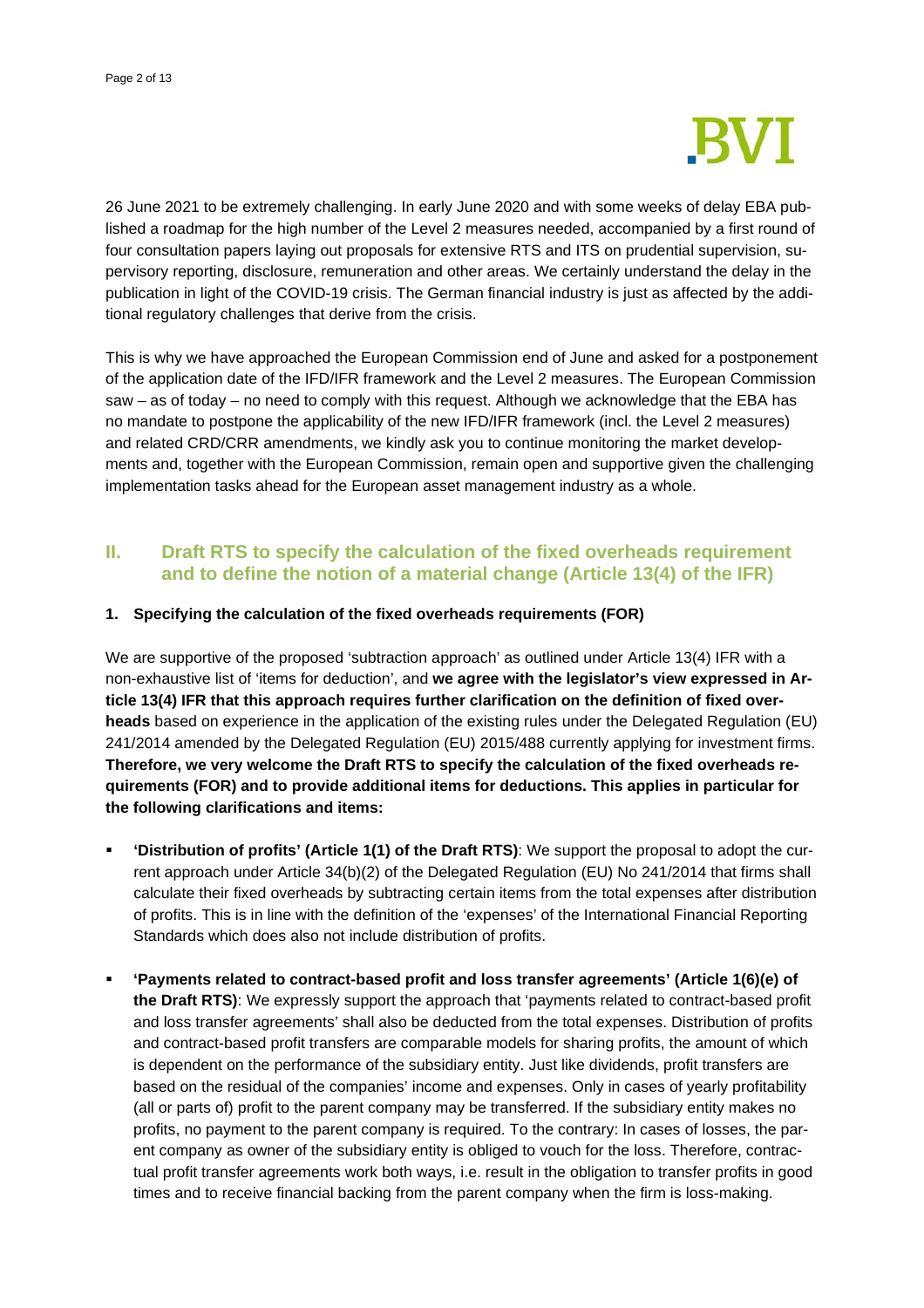

 **'Expenditures from taxes' (Article 1(6)(c) of the Draft RTS):** For the same reasons we support the proposed approach to deduct expenditures from taxes where they fall due in relation to the annual profits of the investment from the total expenses. The respective taxes only occur if the company is profitable and thus create no additional risk for the company.

However, the wording 'items for deduction' in Article 13(4) IFR already specifies the calculation method and indicates that it is based on a 'subtractive method' which is already established under the Delegated Regulation (EU) 241/2014 amended by the Delegated Regulation (EU) 2015/488, but not defined in the IFR or the Draft RTS. According to the 'subtractive approach', variable costs items are deduced from the total expense as calculated according to the applicable accounting framework. For a better understanding, the subtractive method should be explicitly defined in Article 1(1) of the new Draft RTS, for example as follows:

"(1) For the purposes of Article 13(1) of Regulation (EU) 2019/2033, *firms shall calculate their fixed overheads of the preceding year, using the* 'figures resulting from the applicable accounting framework' and *shall* referring to figures of an investment firm's most recent audited annual financial statements *after distribution of profits* or of *in* annual financial statements where audited statements are not available. *The calculation shall be made after distribution of profits and by subtracting at least the items defined in Article 13(4) of Regulation (EU) 2019/2033 and in paragraph 6 of this Article."*

### **2. Defining the notion of a material change**

We welcome the clarification of the notion of a material change in the Draft RTS where the competent authority may adjust the amount of capital based on the FOR. We support the proposal that objective thresholds based on the projected fixed overheads should be established for the purpose of specifying the notion of material change.

However, as firms vary in their size and their figures of capital, we would like to propose some adjustments. For very small firms or firms in a start-up phase it would be unnecessarily burdensome to impose adjustments in their own funds requirements, given that changes are bound to be frequent for them. Minimum thresholds should be established so that those firms are exempted from the adjustments in own funds requirements if their own funds requirements fall below the threshold. We therefore propose to amend Article 3 of the Draft RTS by adopting rules which apply under Article 34c of the Delegated Regulation (EU) 241/2014, as amended by the Delegated Regulation (EU) 2015/488.

Moreover, the threshold of only EUR 2 million could be not appropriate for investment firms with higher capital, because this limit can be exceeded very quickly in the case of larger projects with additional short-term personnel or IT expenditure (e.g. implementation of new legal requirements etc.). We therefore propose to remove "either of" in the first sentence and add a second subparagraph as follows.

We propose to adjust Article 3 of the Draft RTS as follows:

#### "**Article 3**

### **The notion of material change for the purposes of Article 13(2) of Regulation (EU) 2019/2033**

- *1.* A material change referred to in Article 13(2) of Regulation (EU) 2019/2033 shall be considered to have occurred where *either of* the following conditions are met:
- (a) a change, either in the form of an increase or in the form of a decrease of the business activity of the firm results in a change of 30% or greater in the firm's projected fixed overheads of the current year; *and*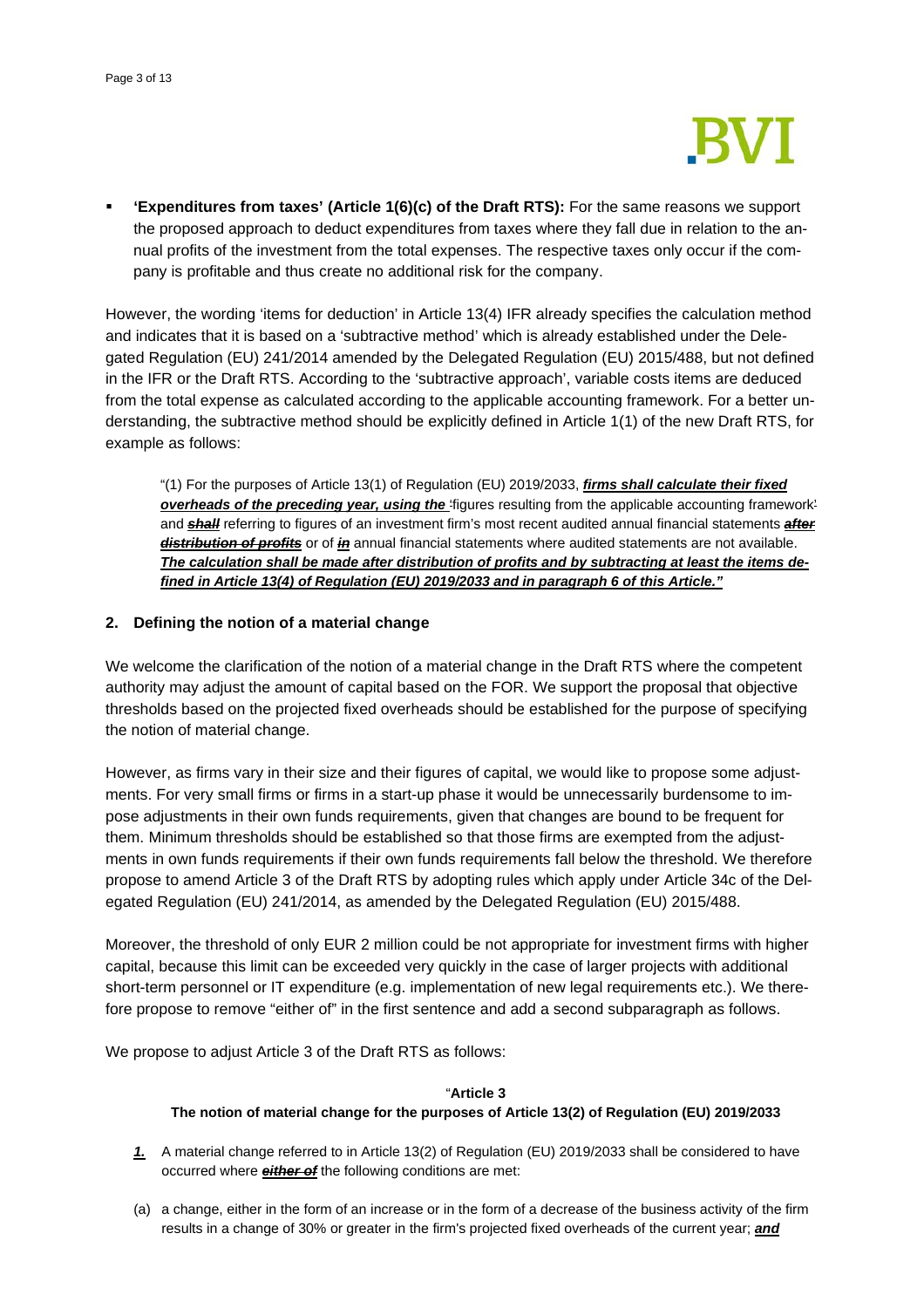

*(b)* a change, either in the form of an increase or in the form of a decrease of the business activity of the firm results in changes in the firm's own funds requirements based on projected fixed overheads of the current year equal to or greater than EUR 2 million.

*2. By way of derogation from paragraph 1 of this Article for firms referred to in Article 12 of the Regulation (EU) 2019/2033, a change in the business of a firm shall be considered material where the change in the business of the firm results in a 100 % or greater change in the firm's projected fixed overheads.*

*The firms referred to in the first subparagraph shall be those that meet either of the following conditions:* 

- *(a) their current own funds requirements based on fixed overheads are equal to or more than EUR 125 000;*
- *(b) their own funds requirements meet both of the following conditions:* 
	- *(i) based on current fixed overheads, they are less than EUR 125 000;*
	- *(ii) based on projected fixed overheads, they are equal to or more than EUR 150 000.*"

# **III. Draft RTS to specify the methods for measuring the K-factors (Article 15(5), point a) of the IFR)**

*Q1: Is the proposed articulation of the K-factors calculation methods, in particular between AUM and CMH and ASA, exhaustive or should any other element be considered?* 

We agree with EBA's assessment in recital (1) of the Draft RTS that some of the K-factors in the IFR do not require further specifications, whereas for other K-factors such as AUM, CMH, COH, ASA and DTF, the methods for measuring those factors would benefit from further clarifications. However, we would like to highlight two specific points in this context:

# **1. Advisory arrangements of an on-going nature (Article 2 of the Draft RTS) and delegation of management of assets to another financial entity**

We acknowledge that according to point (27) of Article 4(1) and Article 15(2) of the IFR the term "assets under management" or "AUM" includes not only assets that an investment firm manages for its clients under discretionary portfolio management but also those related to nondiscretionary arrangements constituting investment advice of an ongoing nature.

In our opinion, however, it is not adequate and necessary to treat the investment services "portfolio management" and "investment advice of on ongoing nature" equally in the methods for the K-factor calculation.

It is without doubt that the legislator differentiates between these two types of services, above all by formulating a different programme of legal obligations attached to the services (with a much broader scope of legal obligations in case of portfolio management services). Paragraph 51 of the consultation paper acknowledges the necessity to distinguish between "portfolio management" and "nondiscretionary advisory arrangements of an ongoing nature". Since an investment advisor only gives a recommendation to its client, the final decision whether or to which extent to invest/divest in a financial instrument will be taken by the client. A portfolio manager, on the other hand, makes own decisions in selecting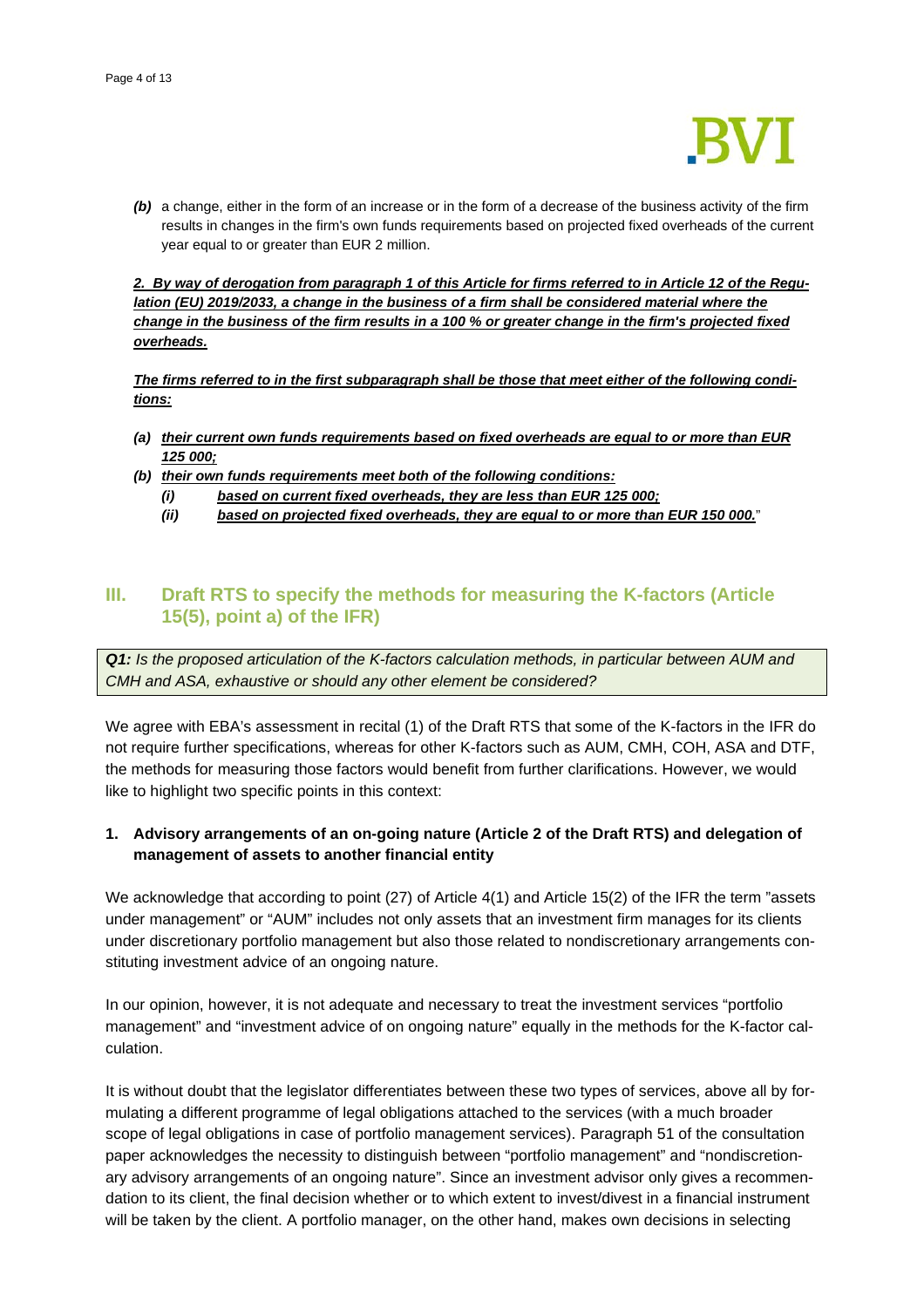

financial instruments on behalf of a client and executes these decisions in its own authority, but in the name of and for the account of the client.

This demonstrates that the (operational) risk resulting from investment advisory services versus portfolio management services is different. Recital (24) of the IFR explicitly states that K-AUM in the context of portfolio management services shall capture the risk of harm to clients from an incorrect discretionary management of client portfolios or poor execution and provides reassurance and client benefits in terms of the continuity of service of ongoing portfolio management. Operational risks resulting from poor execution, however, do not occur in the context of investment advice of an ongoing nature.

In considering the limited inherent risk of investment advice to create an event of failure which justifies additional own capital requirements, we think it is appropriate to reduce the amount which should be included within the AUM amount that relate to non-discretionary advisory arrangements of an ongoing nature. **We therefore propose an approach that is linked to a percentage of the amount that relate to non-discretionary advisory arrangements.**

Moreover, we would like to clarify that – in line with the MiFID definition of investment advice – it is required that a personal recommendation to a client is in respect of one or more transactions relating to financial instruments (see Article 4(1)(20) of the IFR) by replacing the term "assets" by the term "financial instruments".

Article 2(2) of the Draft RTS would then read as follows:

'Article 2

Methods for measuring the AUM in cases of non-discretionary advisory arrangements of an on-going nature

- 1. […]
- 2. Where an investment firm is providing non-discretionary advisory arrangements of an ongoing nature, it shall include within its AUM referred to in Article 17 of Regulation (EU) 2019/2033 *a percentage of [30] of* any amounts of *assets financial instruments* that relate to those non-discretionary advisory arrangements.

On a general note, we would like to emphasise the following point in that context: **The delegation of portfolio management of collective undertakings such as UCITS or AIF to an investment firm providing portfolio management does not qualify as a practice** *'to promote 'avoidance''* **of own capital requirements.** However, such an impression could arise when reading paragraph 50 of the 'Background and rationale' section in the consultation paper.

## **2. AUM in case of discretionary portfolio management (Article 3 of the Draft RTS)**

Not being financial instruments, cash positions should be excluded from the calculation of the AUM in case of discretionary portfolio management. This approach would be also in line with the proposed Recital 2 of the Draft RTS that refers to financial instruments in the context of calculation of AUM. Moreover, according to the definition of the investment service portfolio management in the MiFID II, portfolio management means managing portfolios in accordance with mandates given by clients on a discretionary client-by-client basis where such portfolios include one or more financial instruments. This means that only financial instruments are in scope. Therefore, we propose to amend Article 3 of the Draft RTS as follows: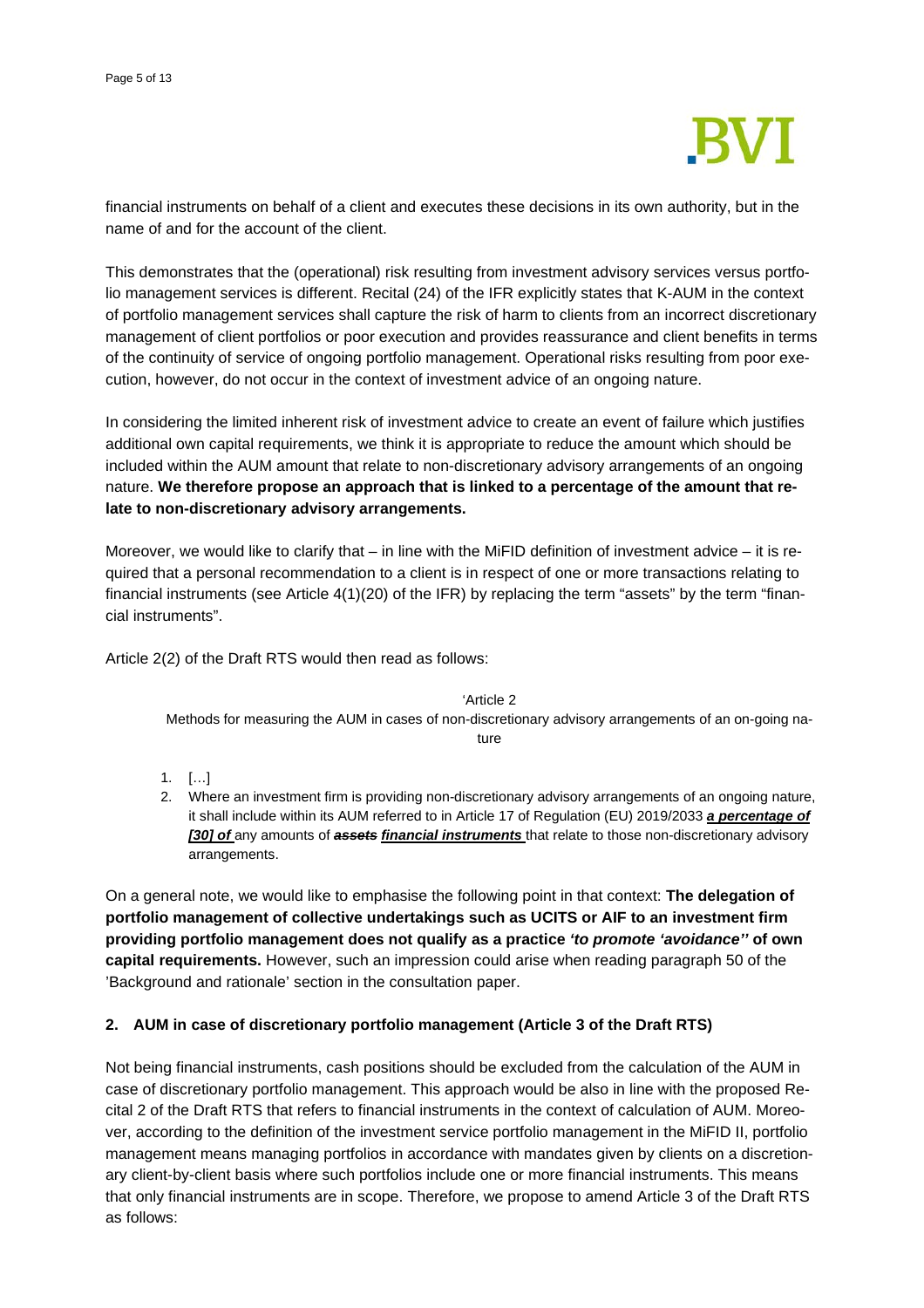

#### 'Article 3

Methods for measuring the AUM in case of discretionary portfolio management

For the purpose of Article 17 of Regulation (EU) 2019/2033, the measurement of total monthly assets under management shall be made in accordance with all of the following:

- (a) the calculation shall include the value of financial instruments calculated at fair value in accordance with the applicable accounting standards;
- (b) financial instruments with a negative fair value shall be included in absolute value;
- (c) the calculation shall *include exclude* cash *except any amounts covered under CMH in accordance with Article 4*.'

# **IV. Draft RTS on the definition of segregated account (Article 15 (5) point b) of the IFR)**

*Q2: Are the requirements for notion of segregated accounts sufficient? Are there issues on segregated accounts which need to be elaborated further?*

We agree with the proposed requirements for notion of segregated accounts which comply with the Mi-FID requirements. We do not see the need for further adjustments.

# **V. Draft RTS on prudential consolidation of investment firm groups (Article 7(5) of the IFR)**

*Q6: Do you have any comment on the elements included in this Consultation Paper for the application of the aggregation method?* 

**We strongly disagree with the scope of group constellations in Articles 2 to 5 of the Draft RTS as the approach taken by EBA goes beyond the scope of delegation.** Such an extension is not covered by the mandate given in Article 7(5) IFR which states that the EBA shall develop draft RTS to specify '*the details of the scope and methods for prudential consolidation of an investment firm group, in particular for the purpose of calculating the fixed overheads requirement, the permanent minimum capital requirement, the K-factor requirement on the basis of the consolidated situation of the investment firm group, and the method and necessary details to properly implement paragraph 2*' of Article 7 IFR. That mandate limits the EBA to develop details on the scope for prudential consolidation within the given definitions and provisions of the IFR. Article 7(5) IFR does not provide for a mandate to define a scope that is – in contrast to Article 18 CRR – not within the scope provided for under the IFR.

Moreover, the scope of the Draft RTS is in considerable contradiction to the approach taken by the IFR definitions in Article 4(1)(11) and (25) of the "consolidated situation" and an investment firm group with the explicit reference to Article 22 of Directive 2013/34/EU. In particular, the cases and scope of application defined in Article 22 of that Directive, especially the non-obligatory character of to Article 22(7) of Directive 2013/34/EU, would be undermined by the proposed Articles 2 to 5 of the Draft RTS. In addition, constellations referred to in Articles 3 and 4 of the Draft RTS go even beyond the scope of Article 22 of Directive 2012/34/EU and thus outside the defined scope of a "consolidated situation" and an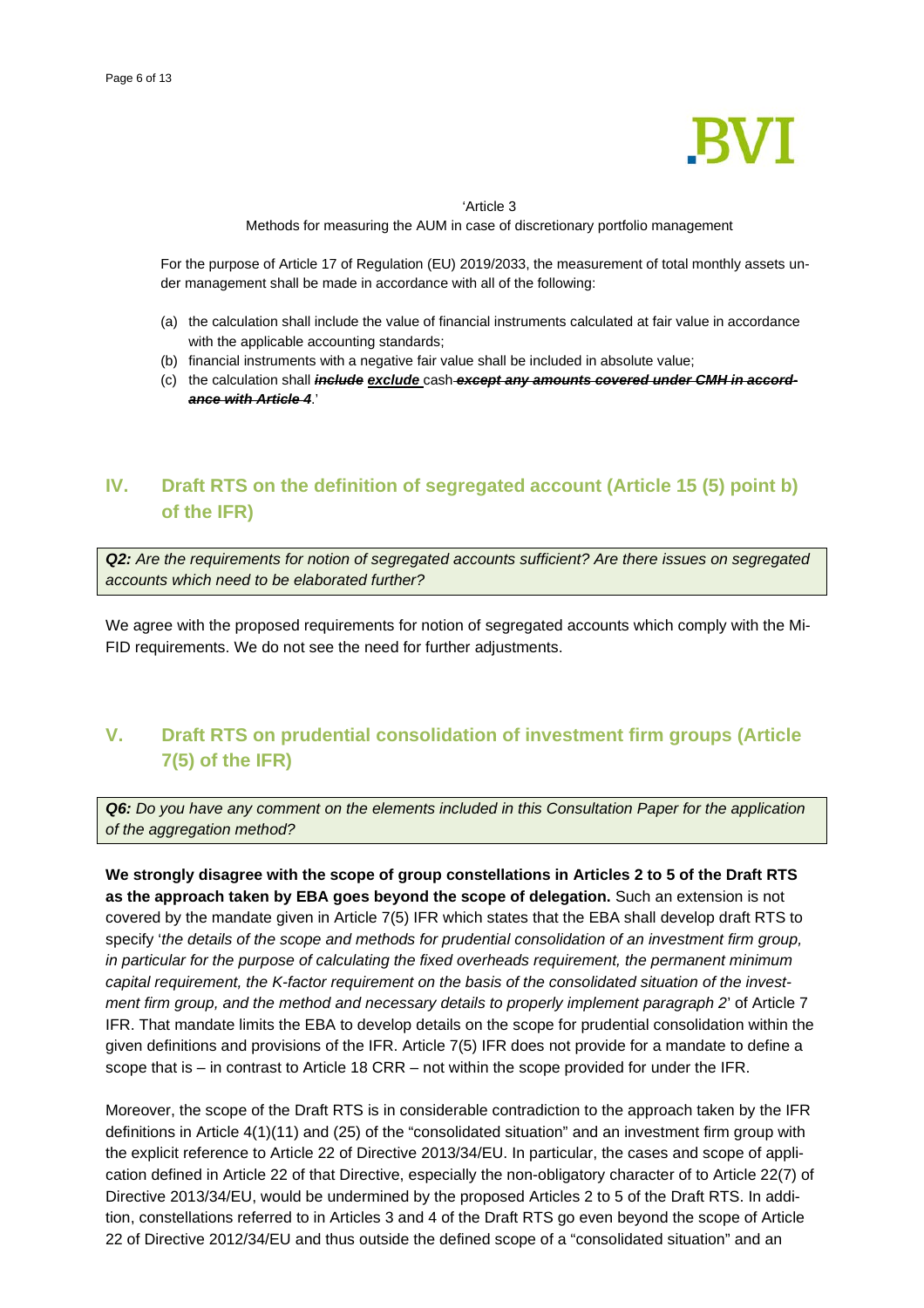

investment firm group under the IFR. Furthermore, Articles 2 to 5 of the Draft RTS considerably deviate from the current regulations on own funds on a consolidated basis for groups consisting of investment firms only (i.e. without any credit institutions) according to Articles 98 and 18 CRR as amended by CRR II. This is not in line with the purpose described in Recital 12 of the IFR to mirror the existing treatment of such investment firm groups under the CRR and CRD. The EBA itself states the need to ensure such a consistency in Recitals 3 and 4 of the Draft RTS. In this context, it is not appropriate to use as blueprint for the IFR a draft RTS discussed under the CRR in 2017 with divergent legal basis that did not enter into force - also due to the justified criticism of the banking industry.

Furthermore, according to Article 7(1) and Recital 12 of the IFR, the parent undertaking of an investment firm group should be required to comply with the requirements of the IFR based on the consolidated situation of the group. **We therefore strongly disagree with defining new responsibilities such as that an investment firm being a subsidiary in an investment firm group (for instance as part of a holding structure) should ensure that other entities within the group that are not subject of the IFR implement arrangements, processes and mechanisms to ensure proper consolidation without regard to its available legal means. Notwithstanding the above, we urge the EBA to clarify that such obligation for the parent undertaking of an investment firm group pursuant to Article 7(1) sentence 3 IFR does not go beyond and is limited by the boundaries applicable to a subsidiary under the laws of the country it is established under e.g. data protection or corporate law rules of such country.**

Additionally, while we agree that accounting consolidation in financial statements provides no justified basis for prudential consolidation, it should be ensured under the Draft RTS that the methods of consolidation (Articles 6 and 7 of the Draft RTS), in accordance with provisions of the IFR, do not unnecessarily diverge, resulting in significant undue burden for investment firm groups. Such is currently the case as the Draft RTS in its choice of full consolidation as default method of consolidation disregards the aggregation method as equally suitable default method – in many cases for prudential consolidation due to its conservative approach even more.

In fact we have expected the Draft RTS to deal with principles regarding consolidation methods within the clear boundaries set by the IFR, considering its rationale to more suitably addressing specific risks and vulnerabilities inherent to investment firms on a group level in contrast to such risks addressed under the CRR (IFR Recitals (2) and (3)). In this context we welcome the Draft RTS emphasising the scope of prudential consolidation of an investment firm group according to the IFR, as not extending beyond undertakings other than investment firms, financial institutions, ancillary service undertakings and tied agents. However, specifications on special features of group members like management companies licenced under the AIFMD or UCITS Directive, as well as clarifying emphasis on the non-relevance of investment funds such as UCITS or AIF (neither classifying as "financial institutions" nor as "ancillary service undertaking") and clear distinctions to outsourcings sufficiently addressed in the current regulatory framework, are completely missing in the draft RTS.

### **More specifically, we suggest the following amendments to the Draft RTS:**

**1. Article 2(1) of the Draft RTS: Group of undertakings which meet the conditions set out in Article 22 of Directive 2013/34/EU** 

**We urge the EBA to delete Article 2(1) of the Draft RTS which refers to group constellations of**  *paragraph 7* **of Article 22 of Directive 2013/34/EU.** Such an approach would not be in line with the definition set out in Article 4(1)(25) IFR. According to that definition, a group of undertakings which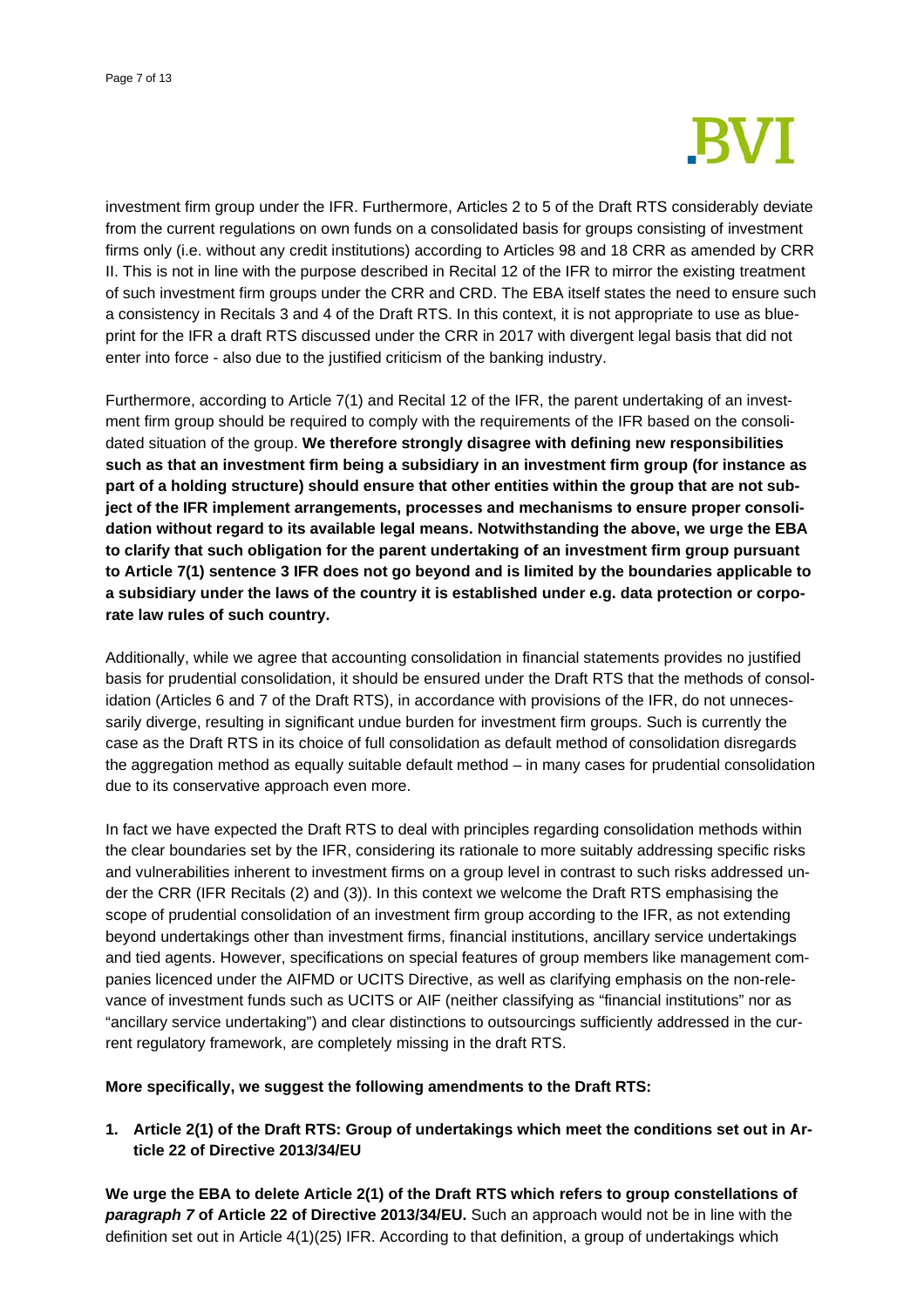

consists of a parent undertaking and its subsidiaries or of undertakings which meet all the conditions set out in **Article 22 of Directive 2013/34/EU** (without expressly referring to those of paragraph 7, cf. Article 18(3) CRR) should be qualified as an investment firm group. First and foremost this involves cases where Member States require to draw up consolidated financial statements and a consolidated management report if a parent undertaking fulfils certain conditions as stipulated in Article 22(1) to (6) of Directive 2013/34/EU (the legal successor to Articles 1 and 2 of Directive 83/349/EEC as referred to in the CRR) such as having a majority of the shareholders' or members' voting rights in a subsidiary undertaking.

Moreover, and much more importantly, the approach proposed by the EBA in Article 2 of the Draft RTS ignores that the conditions in paragraph 7 of Article 22 of Directive 2013/34/EU depend on the non-obligatory choice of implementation by the Member state in its national law. According to Article 22(7) of Directive 2013/34/EU, a Member State **may require** any undertaking governed by its national law to draw up consolidated financial statements and a consolidated management report if certain conditions are fulfilled (such as non-related undertakings are managed on a unified basis in accordance with a contract). Therefore, the EBA approach set out in Article 2 of the Draft RTS would lead to the situation that these undertakings would be qualified as an investment firm group which are required to comply with certain rules of the IFD and IFR on a consolidated basis in any case and in disregard of the Level 1 backed choice of a Member State not to implement Article 22(7) of Directive 2013/34/EU. In contrast to Article 18(3) CRR, also no explicit reference is made to Article 22(7) of Directive 2013/34/EU in Article 7 IFR and therefore the scope of an investment firm group pursuant to Article 4(1)(25) IFR does not extend beyond the obligatory provisions of Article 22(1) to (6) of Directive 2013/34/EU to be implemented in a Member State. Furthermore, based on the information available to us, a large majority of Member States have opted not to exercise the discretion pursuant to Article 22(7) of Directive 2013/34/EU, which can be interpreted as evidence that the perceived usefulness of consolidated financial data obtained for such groups is limited either in absolute terms or in relative terms compared to the efforts required to prepare such consolidated financial data. Article 2 of the Draft RTS goes thus beyond what is covered by the IFR and the regulations referred to and should – as well as its relationship to group entities qualifying as parent undertaking and subsidiaries as per Article 4(1)(42) and (51) IFR – be reconsidered by the EBA.

## **2. Articles 3 to 5 of the Draft RTS: Extending the definition of an investment firm group**

**We urge the EBA to delete Articles 3 to 5 of the Draft RTS. We strongly disagree with the proposed substantial extension of the scope by referring to further group constellations such as undertakings with significant influence without participation or capital ties (Article 3 of the Draft RTS), single management other than pursuant to a contract, clauses in memoranda or articles of association (Article 4 of the Draft RTS) or participations or capital ties (Article 5 of the Draft RTS).** 

We are aware that in its hearing on 30 June 2020, the EBA referred to its consultation on technical standards specifying the methods of prudential consolidation under Article 18 of Regulation (EU) No 575/2013 (Capital Requirements Regulation - CRR), 9 November 2017.[2](#page-7-0) However, this ignores the rationale of the IFR and the fundamentally different regulated scope in the IFR on the one hand and in the CRR, especially its Article 18, on the other hand. In detail:

<span id="page-7-0"></span><sup>&</sup>lt;sup>2</sup> Available under the following link: [https://eba.europa.eu/sites/default/documents/files/docu](https://eba.europa.eu/sites/default/documents/files/documents/10180/2019694/3b8e5188-f7e3-4d11-b9ae-256e47d61e4b/Consultation%20Paper%20on%20RTS%20on%20methods%20of%20prudential%20consolidation%20%28EBA-CP-2017-20%29.pdf)[ments/10180/2019694/3b8e5188-f7e3-4d11-b9ae-256e47d61e4b/Consultation%20Pa](https://eba.europa.eu/sites/default/documents/files/documents/10180/2019694/3b8e5188-f7e3-4d11-b9ae-256e47d61e4b/Consultation%20Paper%20on%20RTS%20on%20methods%20of%20prudential%20consolidation%20%28EBA-CP-2017-20%29.pdf)[per%20on%20RTS%20on%20methods%20of%20prudential%20consolidation%20%28EBA-CP-2017-20%29.pdf.](https://eba.europa.eu/sites/default/documents/files/documents/10180/2019694/3b8e5188-f7e3-4d11-b9ae-256e47d61e4b/Consultation%20Paper%20on%20RTS%20on%20methods%20of%20prudential%20consolidation%20%28EBA-CP-2017-20%29.pdf)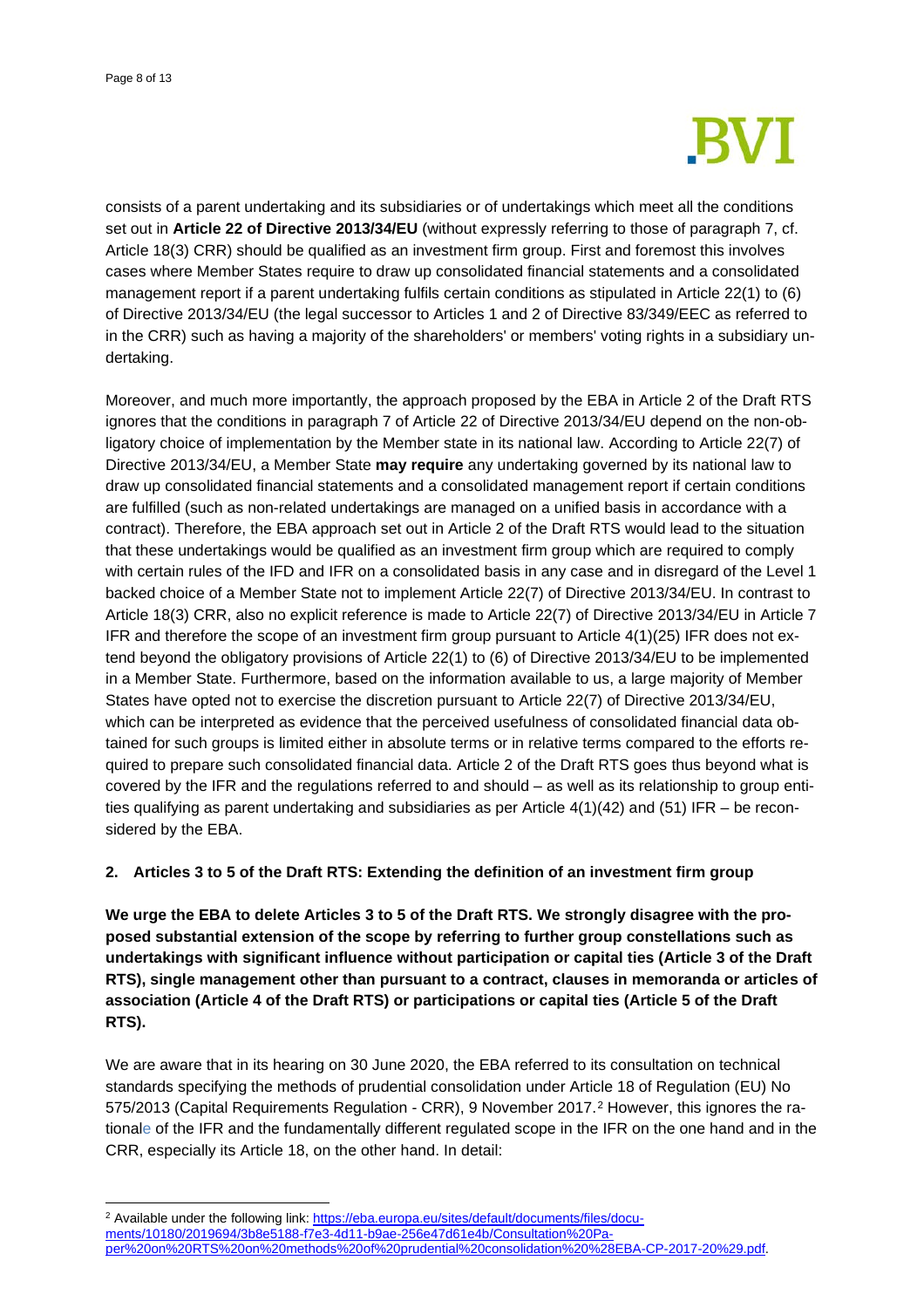

 **Legal definition of an 'investment firm group':** Article 4(1)(25) IFR defines the following group constellation of which at least one is an investment firm and which does not include a credit institution:

"*a group of undertakings which consists of a parent undertaking and its subsidiaries or a group of undertakings which meet the conditions set out in Article 22 of Directive 2013/34/EU of the European Parliament and of the Council*" .

According to this Level 1 definition of "investment firm group", there is no room for extending the scope on Level 2 to cases as proposed by the EBA in Articles 3 to 5 of the Draft RTS. This is a major difference compared to the existing rules on prudential consolidation under the CRR because the CRR does not even define an equivalent term to 'investment firm group' and the scope of Articles 3 to 5 of the Draft RTS is not covered by Article 22 of Directive 2013/34/EU. Any such extension would require respective Level 1 amendments of IFR and cannot be effected by means of RTS.

- **The IFR does not contain a provision resembling Article 18(5) and (6) CRR**: According to Article 18(5) and (6) CRR, competent authorities shall determine whether consolidation is required in case of other participations or capital ties or significant influence without a participation or other capital ties and single management other than pursuant a contract, memorandum or articles of association. There is neither a comparable regulation in the IFR nor a mandate to specify such cases in a Draft RTS under the IFR. The reference to a similar approach of the EBA public consultation on technical standards specifying the methods of prudential consolidation under Article 18 CRR is therefore in no way appropriate. In view of the rationale of the IFR to provide a regulatory framework for investment firms more suitably addressing specific risks and vulnerabilities inherent to investment firms in contrast to such risks addressed under the CRR (cf. Recitals (2) and (3) IFR), the need to ensure consistence between the scope and methods of prudential consolidation in banking and investment firm groups (cf. Recitals (3) of the Draft RTS) neither provides a justification or mandate for an alignment of the Drafts RTS to the scope and methods of consolidation specified in Article 18 CRR beyond the provisions of the IFR. Articles 3 to 5 of the Draft RTS are therefore also not appropriate as scope of consolidation under Article 7 IFR. This applies even more as the RTS on methods of prudential consolidation under Article 18 CRR is under development and has not even entered into force yet.[3](#page-8-0)
- **Articles 3 to 5 of the Draft RTS are much more stringent as the approach of Article 18(6) CRR:** We understand the proposed Articles 3 to 5 in conjunction with Articles 6 to 7 of the Draft RTS in such a way that competent authorities should only have a right to choose the consolidation method (such as full or proportional consolidation, aggregation method), but no longer whether consolidation is required or not. Irrespective of the lack of a legal basis for such an approach, this would be much more stringent as it is currently required under the CRR: according to Article 18(6) CRR, competent authorities shall determine **whether** consolidation is required in additional cases such as of significant influence or single management.

<span id="page-8-0"></span><sup>&</sup>lt;sup>3</sup> Cf. the reference made by the EBA itself on its website: [https://eba.europa.eu/regulation-and-policy/accounting-and-audit](https://eba.europa.eu/regulation-and-policy/accounting-and-auditing/rts-on-methods-of-prudential-consolidation)[ing/rts-on-methods-of-prudential-consolidation.](https://eba.europa.eu/regulation-and-policy/accounting-and-auditing/rts-on-methods-of-prudential-consolidation)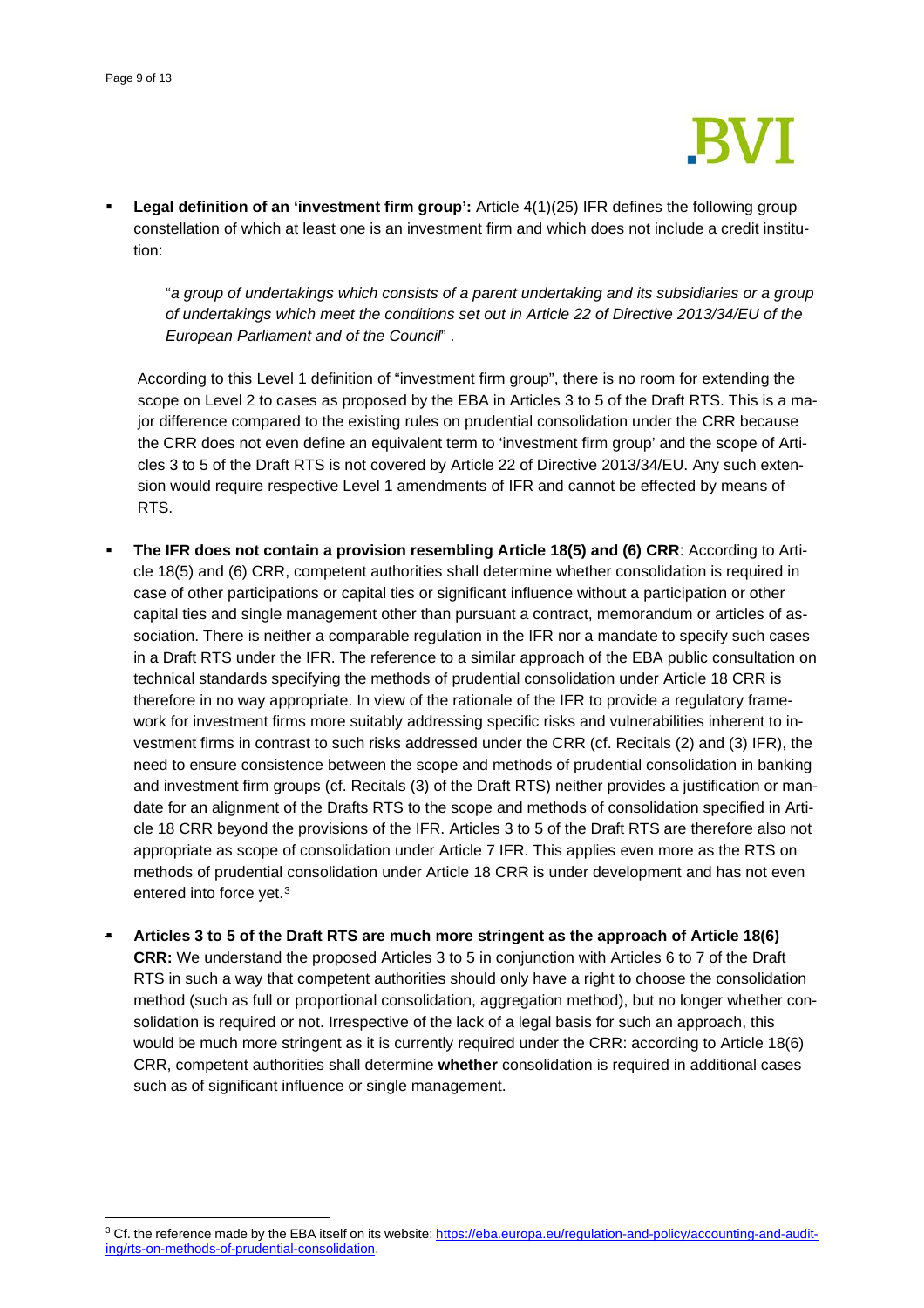

### **3. Contractual arrangements: delegation or outsourcing in the asset management sector**

Apart from the lack of legal basis the cases proposed by the EBA in Articles 2 and 3 of the Draft RTS would lead to inappropriate group constellations in the asset management sector, especially in the context of generic or market standard outsourcing.

The following example will demonstrate this:

- Asset management companies, qualifying as financial institutions in the meaning of the definition in Article 4(1)(14) IFR, could be related with an investment firm on a contractual basis. Under the Draft RTS it should be made clear that asset management companies do not fulfil the group approach proposed by the EBA, as there is no prudential necessity.
- According to the UCITS Directive and the AIFMD, management companies can delegate portfolio management services of the investment funds such as UCITS or AIF to third parties (such as investment firms with a licence to provide asset management) on a contractual basis. That case is fully covered by the prudential requirements of the AIFMD or UCITS Directive. However, Articles 2 and 3 of the Draft RTS on prudential consolidation of investment firm groups could be understood in such a way that such a contract would qualify as a significant influence without participation or capital ties (e.g. due to the rather broad notion of "existence of material transactions between the two undertakings" pursuant to point c) of Art. 3(2) of the Draft RTS). This would lead to the situation that the investment firm and the management company would be qualified as an investment firm group with the effect that the investment firm must carry out consolidation of the management company although this case is already comprehensively covered by the UCITS Directive or the AIFMD. Also, the Draft RTS does not consider the circumstance that a management company typically delegates portfolio management services of the investment funds not only to one, but various third parties. This could subject one and the same management company as part of various investment firm groups.

**In the further alternative, if EBA maintains its approach, we urge to clarify that**, **in the absence of other circumstances leading to the formation of a regulatory group case of generic or market standard outsourcing, such as a delegation of portfolio management services of the investment funds or the AIF or UCITS management companies, respectively, (which involves standard contractual termination rights for the undertaking delegating the right) in the above sense does not lead to the formation of a regulatory group.** 

*Q7: Do you currently use the method of proportional consolidation for the consolidation of subsidiaries in accordance with Article 18(4) of Regulation (EU) No 575/2013? If proportional consolidation is used, please explain if the conditions included in this Consultation Paper are met.*

*Q8: Do you have any comments on the conditions established in this Consultation Paper to apply proportional consolidation to investment firms groups under Regulation (EU) No 2019/2033?*

In general, we welcome a clarification that participating undertakings subject to prudential supervision should benefit from the proportional consolidation because it considers that the probability of materialisation of a step-in risk of the parent undertaking is very low as a result of sector-specific prudential requirements that apply for these entities. Also, asset management companies (which qualify as financial institutions in the meaning of the definition in Article 4(1)(14) IFR and therefore also as financial sector entities) are subject to strict prudential requirements under the UCITS Directive and the AIFMD.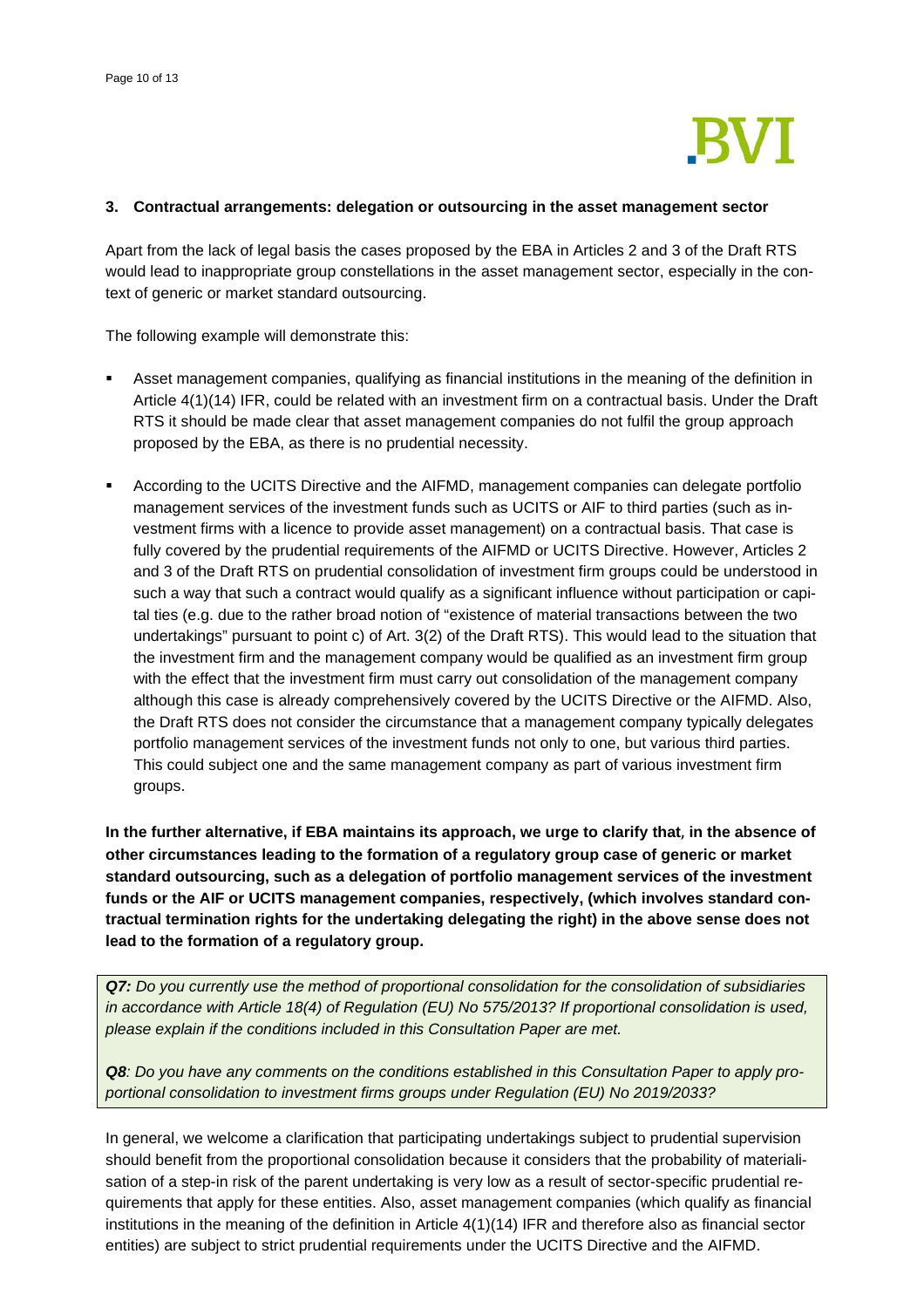

However, while we agree that accounting consolidation in financial statements provides no justified basis for prudential consolidation, it should be ensured under the Draft RTS that the methods of consolidation (Articles 6 and 7 of the Draft RTS), in accordance with provisions of the IFR, do not unnecessarily diverge, resulting in significant undue burden for investment firm groups. Such is currently the case as Article 6 of the Draft RTS in its choice of full consolidation as default method of consolidation disregard the aggregation method as equally – in many cases for prudential consolidation due to its conservative approach even more – suitable and appropriate default method. For example, the aggregation method allows for a more specific consolidation of group undertakings or reporting date specific currency conversion.

Furthermore, we would like to emphasize one important aspect related to the interplay between accounting consolidation and prudential consolidation which in our view should be considered in the specification of the methods for prudential consolidation (Articles 6 and 7 of the Draft RTS). In cases in which consolidated financial statements are prepared at the level of the Union parent undertaking (as defined in Article 1(1) of the Draft RTS), such consolidated financial statements generally represent the natural starting point for prudential consolidation (e.g. for the determination of consolidated own funds). It needs to be observed, however, that in several practically highly relevant cases no consolidated financial statements are prepared at the level of the Union parent undertaking. In one category of cases, the Union parent undertaking is itself the subsidiary of an 'ultimate' parent undertaking incorporated in the same Member State and the latter 'ultimate' parent undertaking (which prepares consolidated financial statements involving the subgroup of the Union parent undertaking) does not qualify as credit institution / investment firm / financial institution / ancillary services undertaking. In a second category of cases, the Union parent undertaking is itself the subsidiary of credit institution / investment firm / holding company incorporated in a third country and the latter parent undertaking prepares consolidated financial statements on the basis of equivalent accounting standards, which implies that an exemption from the obligation to prepare consolidated financial statements applies at the level of the Union parent undertaking (cf. e.g. Article 23(8) of Directive 2013/34/EU). EBA is kindly asked to consider whether for such and related constellations, use of an aggregation method could be admissible for the Union parent undertaking for purposes of prudential consolidation.

**We urge EBA therefore to amend Article 6 of the Draft RTS by establishing full consolidation and the aggregation method as equally eligible default consolidation method with an obligation for the Union parent undertaking to formally declare one as its individual choice of default method, the remaining method, together with the proportional consolidation becoming applicable upon permission by the supervisor. Where the supervisor objects to the individual choice in default method as not being appropriate for the respective investment firm group, the other method shall become the default method.**

*Q9: The methods for calculating the K-factors in a consolidated situation may allow for further specifications. Is there any K-factor for which the calculation in the context of the consolidated basis would require further specifications? What aspects should be considered?*

**We disagree to involve 'the MiFID part of the AUM of asset management companies and of third country entities that would have been asset management companies had they been authorised in the Union' in the AUM of the group as proposed in Article 11(3)(c) of the Draft RTS. We urge the EBA to draft the consolidated K-factor requirement regarding the AUM in Article 11(3)(c) of the Draft RTS as follows:**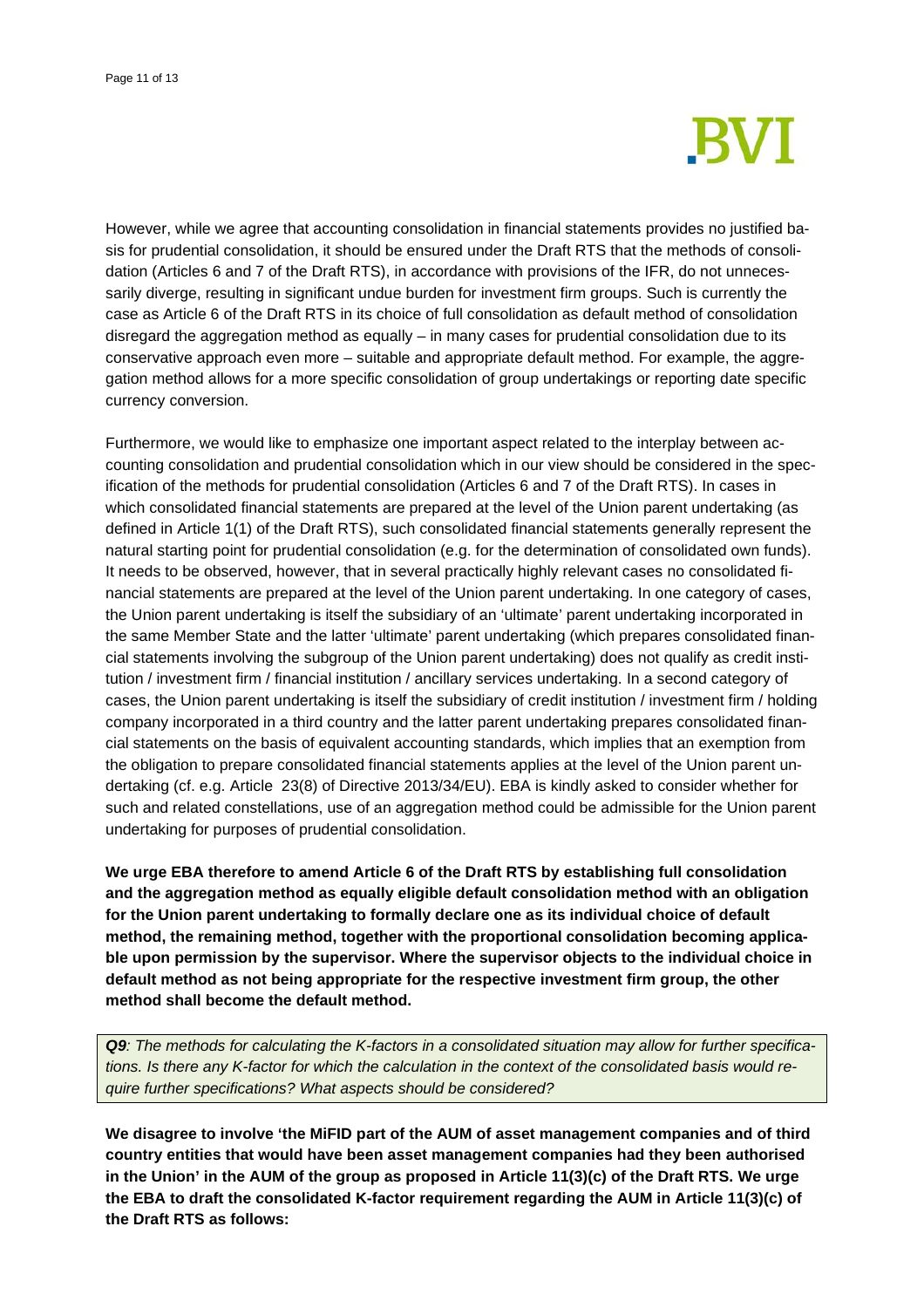

- 3. 'The coefficients set out in Table 1 of Article 15 of Regulation (EU) 2019/2033 shall be applied to the consolidated metrics in order to calculate the K-factor requirement for each metric on a consolidated basis. a. […]
	- b. […]
	- c. The AUM of the group shall be obtained by adding together*:*
		- *i.* the AUM of the MiFID entities and of third-country entities that would have been MiFID entities had they been authorised in the Union*; and*
			- *ii. the MIFID part of the AUM of asset management companies and of third-country entities that would have been asset management companies had they been authorised in the Union*.
	- d. […]
	- $[...]$  $[...]$ .

**The MiFID part of the AUM of asset managers is already subject to prudential supervision:** The approach proposed by the EBA would imply that the MiFID part of the AUM of asset managers is not part of prudential supervision on solo-level of the asset manager and would pose risks to clients which are not covered. However, the opposite is the case: Asset management companies are already subject to their own regulatory prudential requirements for own funds under the AIFMD and the UCITS Directive irrespective of whether and to what extent they provide additional services (such as those within the meaning of Article 6(3)(a) and (b) of the UCITS Directive and Article 6(4)(a) and (b) of the AIFMD for which certain MiFID rules apply (cf. Article 6(4) of the UCITS Directive and Article 6(6) of the AIMFD)). Rigorous capital requirements which reflect all risks of these asset managers (also encompassing these services) are already in place under the UCITS Directive or the AIFMD. Moreover, they are obliged to cover operational risks (such as professional liability risks) through additional own funds<sup>4</sup>.

**Such an approach would be much stricter as the current approach in Article 95 of the CRR**. The current approach under the CRR does not cover 'the MiFID part of AUM' of asset managers as a special item. We are aware that a K-factor approach does not exist under the CRR. However, Article 15(1)(a) of the CRR refers to Article 95(2) of the CRR with a calculation of the total risk exposure amount as the higher of the sum of the certain items covering different risk types (such as trading book risks, concentration risks) or a special factor multiplied by the amount based on the fixed overheads requirements. In fact, all our members affected currently apply the capital calculation method based on the fixed overheads required in Article 95(2) CRR. The new approach based on 'the MiFID part of AUM' would not be in line with the objective of the IFR to mirror the existing treatment of investment firm groups under the CRR and CRD Regulation (cf. Recital 12 of the IFR). In any case, a potential step-in risk of a parent undertaking regarding an asset manager being part of an investment firm group will be sufficiently covered by the fixed overheads requirements. Such an approach should be appropriate as the AIFMD and the UCITS Directive as well refer to a minimum capital limit based on the fixed overheads required. According to Article 9(5) of the AIFMD and Article 7(1)(a)(ii) of the UCITS Directive, the own funds of the management company shall never be less than the amount prescribed in Article 13 IFR (in the meaning of the amendment made in Articles 60 and 61 of the IFD).

**Such an approach would contradict the objective of the new framework to simplify the prudential requirements:** Asset management companies are themselves not covered by the scope of the IFD/IFR framework, even if they provide additional MiFID services. The approach proposed by the EBA would, however, result in an (indirect) obligation of asset managers being part of an investment firm group to calculate the MiFID part of AUM based on the K-factor approach established in the investment firm regime although this approach does not apply to them in particular. The objective of the new framework was that the rules on own funds introduced by the IFR will remain largely unchanged compared

<span id="page-11-0"></span><sup>4</sup> Cf. Article 14 of the Delegated Regulation (EU) No 231/2013 of 19 December 2012, BaFin Circular 5/2010 on the minimum requirements of risk management for investment management companies.